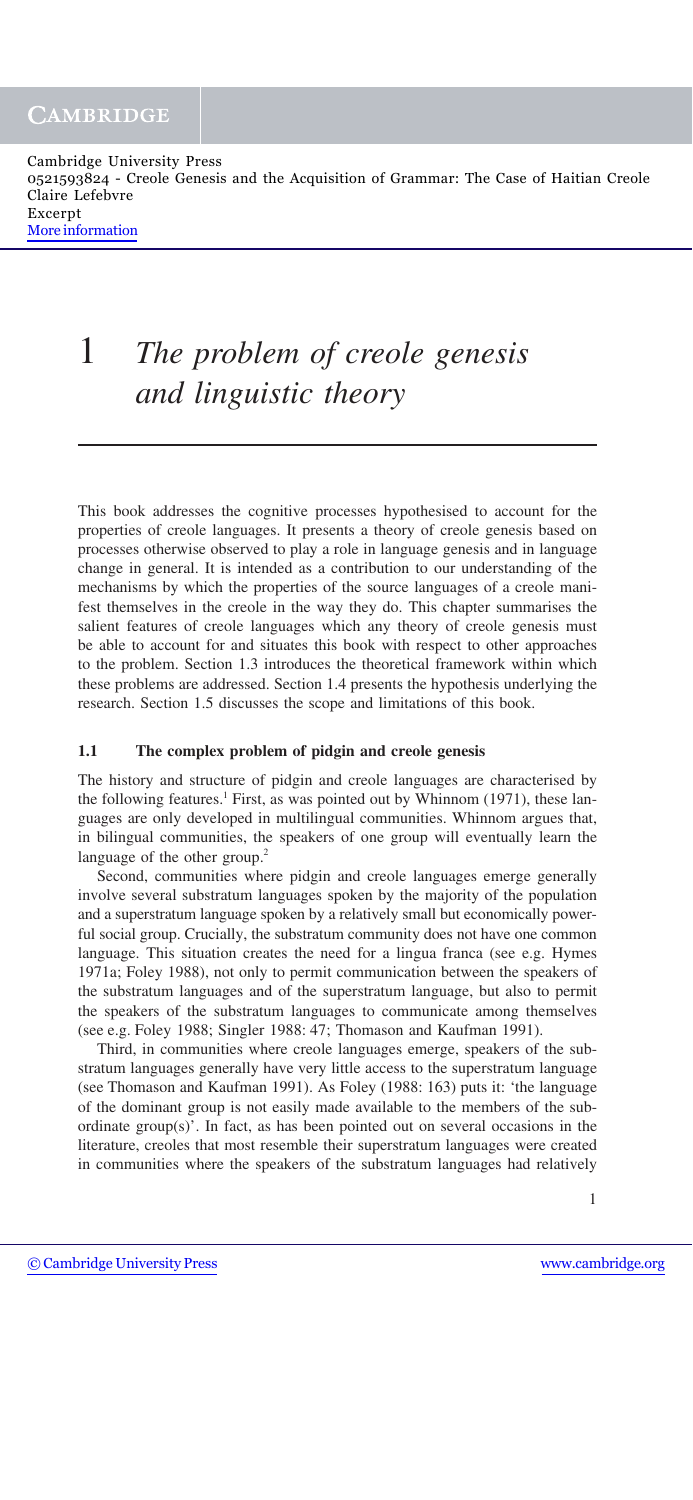more access to the superstratum community. Creoles that are more radical (i.e. less like the superstratum language) come from communities where language learners had very little access to the superstratum community (see e.g. Bickerton 1977: 55; Baker and Corne 1982; Andersen 1983a; Thomason and Kaufman 1991; Baker 1993; Valdman 1978, 1993). For example, as is argued in Valdman (1993), Louisiana creole is closer to French than Haitian is because the substratum speakers had more access to French in Louisiana than the African population had in Haiti. Baker and Corne (1982) also discuss this issue on the basis of data from Mauritius and Reunion creoles. On Reunion, French native speakers outnumbered substratum speakers during the formative period of the creole, and Reunion creole grammar displays a significant number of French grammatical categories. By contrast, during the formative period of Mauritius creole, the proportion of native French speakers was much lower, and thus the West African speakers had a much stronger input into the creole.

A fourth point is that, ordinarily, languages change gradually. Within the span of several generations, speakers of innovative and conservative dialects are able to communicate, even though, over the course of centuries, a new language may evolve (see Lightfoot 1979). By contrast, creole languages are created in a short span of time (see e.g. Hall 1958; Voorhoeve 1973; Alleyne 1966; Chaudenson 1977, 1993; Bickerton 1984). This observation dates back to Van Name (1869– 70: 123, cited in Goodman 1964: 135): 'Under ordinary conditions these changes proceed at so slow a pace as to be appreciable only at considerable periods of time, but here two or three generations have sufficed for a complete transformation.' Hesseling (1933: xi) further reassesses this point in the following terms:

> The genesis of human language is a psychological problem that no single language will ever solve, but from creole one can best learn how a given language emerges from old data and develops, because here something takes shape at a high speed, in a past recognisable to us, something which is the product, in other cases, of many centuries, with a very obscure past in its background.

Thus, in contrast to regular linguistic change, creole languages diverge abruptly from their source languages (see Thomason and Kaufman 1991), so that, within one or two generations, a different language is created. Hancock (1987: 265) claims that: 'most of the principal characteristics that each creole is now associated with were established during the first twenty-five years or so of the settlement of the region in which it came to be spoken'. Hymes (1971a), Mintz (1971) and Ferraz (1983) suggest that a creole can develop within fifty years or less. Singler (1996) is of the opinion that it takes sixty to eighty years for a creole to form. Whatever the outcome of this issue may be, creole languages constitute a unique case of accelerated linguistic change when compared with regular cases of linguistic change.

Fifth, creole languages tend to be isolating languages. This observation goes back to Schuchardt (1979) and Hesseling (1933: xvi). It is also found in Hagège (1985: 39). But it was Mufwene (1986, 1990, 1991) who clearly established this property of creole languages and the problem it poses for scholars who work on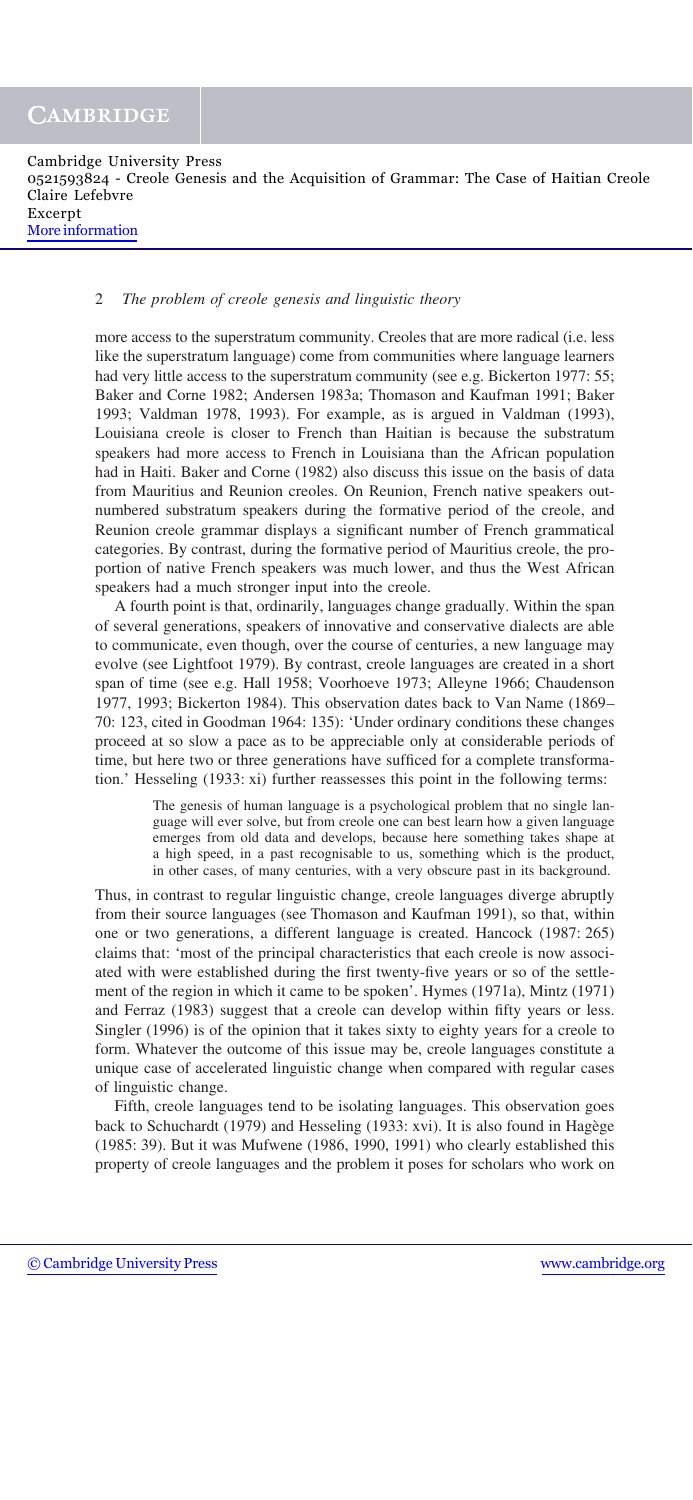## *1.1 The complex problem of pidgin and creole genesis* 3

creole genesis. Indeed, Mufwene has documented the fact that this tendency appears to hold even when the contributing languages are not isolating languages. For example, Mufwene (1986) shows that Kituba, a creole language that has emerged almost exclusively from contact among agglutinative Bantu languages, is an isolating language. 'Kituba has selected Kikongo's seemingly marked periphrastic alternative over the more common and apparently unmarked agglutinating system' (Mufwene 1990: 12).

Sixth, it has long been noted in the literature that creole languages are mixed languages in that they derive some of their properties from those of the substratum languages and some from those of the superstratum language (see e.g. Alleyne 1966, 1981; Holm 1988). Moreover, several scholars have noticed that the type of mix we find in radical creoles is not random. For example, Adam (1883: 47) states that:

> J'ose avancer . . . que les soi-disant patois de la Guyane et de la Trinidad constituent des dialectes négro–aryens. J'entends par là que les nègres guinéens, transportés dans ces colonies, ont pris au français ses mots, mais qu'ayant conservé dans la mesure du possible, leur phonétique et leur grammaire maternelles . . . Une telle formation est à coup sûr hybride . . . La grammaire n'est autre que la grammaire générale des langues de la Guinée.

> [I go so far as to claim . . . that the so-called patois of Guyana and Trinidad constitute Negro–Aryan dialects. By that I mean that the Guinean Negroes who were transported to the colonies adopted the words of French but, as much as possible, kept the phonetics and grammar of their mother tongues . . . Such a formation is clearly hybrid . . . The grammar is no different from the general grammar of the languages of Guinea.]

Speaking of Haitian creole, Sylvain (1936: 178) observes that: 'Nous sommes en présence d'un français coulé dans le moule de la syntaxe africaine, ou . . . d'une langue éwé à vocabulaire français.' [We are in the presence of a French that has been cast in the mould of African syntax or . . . of an Ewe language with a French vocabulary.] Similarly, in his extensive study of French-based creoles, Goodman (1964) observes, over and over again, that particular lexical items in the creoles have a phonological representation similar to a French expression but that these creole lexical items share properties with corresponding lexical items in the African substratum languages. On the basis of data drawn from Djuka, Huttar (1971: 684) also remarks that 'the use of morphemes borrowed by a pidgin or a creole language . . . from a European language often diverges from the use of the source morpheme in the source language' and often corresponds to the use of the corresponding word in the substratum languages. Voorhoeve (1973) makes a similar remark on the basis of Sranan and Saramaccan data. These observations suggest that creole languages are not formed by an arbitrary mixture of the properties of the languages present at the time they are being created. The general pattern that seems to emerge from the observations reported above is the following: while the forms of the lexical entries of a radical creole are derived from the superstratum language, the syntactic and semantic properties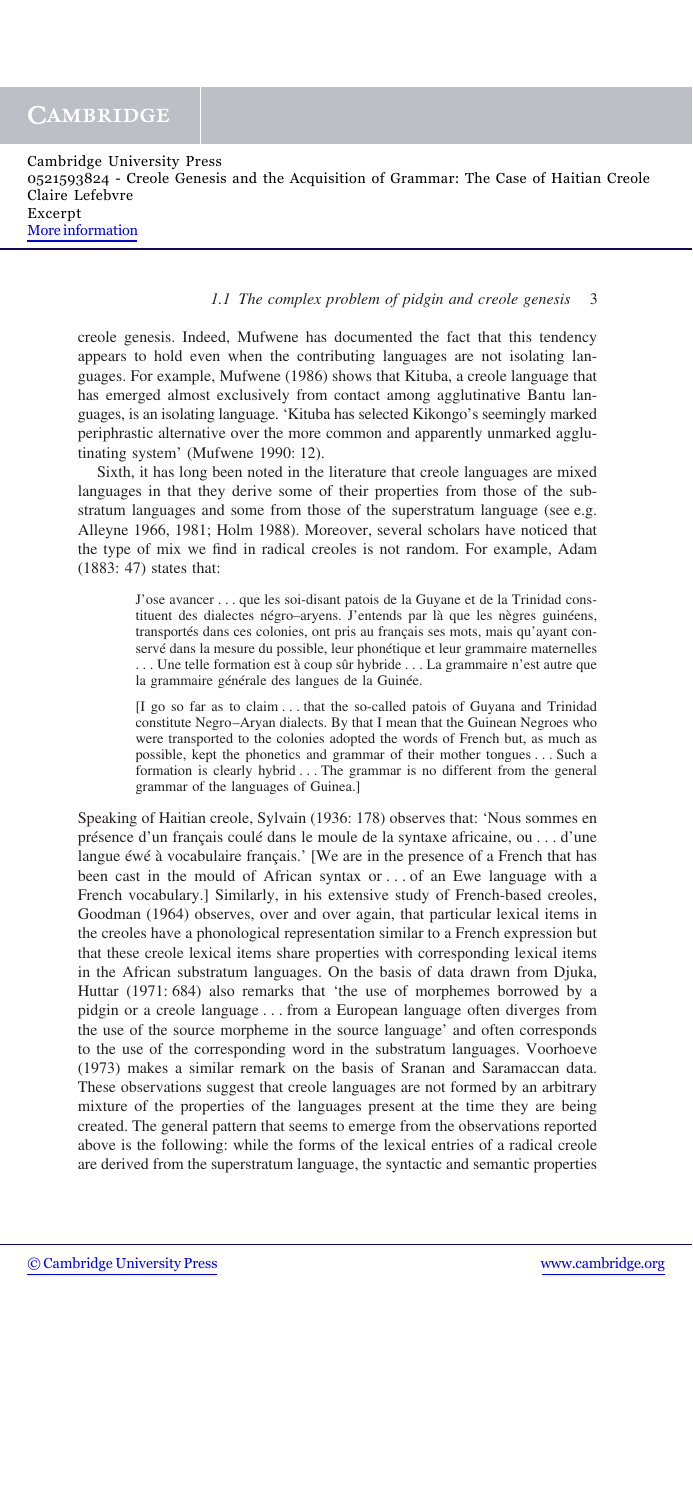of these lexical entries follow the pattern of the substratum languages. This raises the question of what the process which generates such a division of properties could be. The answer to this question is the main topic of this book.

Any theory of creole genesis must account for the properties of these languages. Therefore, as has been pointed out in Lefebvre and Lumsden (1989a), an optimal theory of creole genesis must account for the fact that creole languages emerge in multilingual contexts where there is a need for a lingua franca and where the speakers of the substratum languages have little access to the superstratum language. It must account for the fact that creole languages tend to be isolating languages even when they emerge from contact situations involving only agglutinative languages. It must also account for the fact that creole languages manifest properties of both their superstratum and substratum languages and explain why these properties are divided as they are.<sup>3</sup> In this book, the problem of creole genesis is addressed on the basis of an in-depth study of the genesis of Haitian creole, a typical example of a radical creole (see Bickerton 1984).

Pidgins and creoles have long been considered as separate entities on the basis of the following two sets of criteria. While pidgins have been defined as reduced codes, creoles have been defined as expanded versions of these reduced codes (see e.g. Hymes 1971b). Also, while pidgins have been found to always constitute the second language of the speakers who use them, a creole is often considered to be a pidgin that has become the first language of a new generation of speakers (see Kay and Sankoff 1974). In more recent literature, the distinction between pidgins and creoles has been levelled out in view of the fact that there are some pidgins (still used as a second language) that have been shown to have expanded in the same way as languages known as creoles (see e.g. Mühlhäusler 1980, 1986a, for an extensive discussion of this point). Hancock (1980a: 64) states: 'I prefer not to acknowledge a distinction between *pidgin* and *creole*, and to consider *stabilisation* more significant than *nativisation* in creole language formation.' Similarly, Mufwene (1990: 2) uses the term creole to refer 'to varieties traditionally called creoles but also to those called pidgins that serve as vernaculars or primary means of communication for at least a portion of their speakers'. Moreover, in recent literature in the field, scholars have started referring to pidgins and creoles as pcs, suggesting that they fall into a single category. Furthermore, as will be seen in chapter 2, pidgin and creole languages cannot be distinguished on the basis of the processes which play a role in their formation (see also Woolford 1983, for a general discussion of this point). Indeed, the processes hypothesised to play a role in the formation and development of human languages apply to both pidgins and creoles. This is a major drawback to Bickerton's (1977, 1981, 1984) Language Bioprogram Hypothesis of creole genesis, which crucially requires that pidgins and creoles be different entities formed by different processes. Since this book is about the processes involved in the genesis of these languages and since these languages cannot be distinguished on the basis of these processes, I will not make any distinction between them.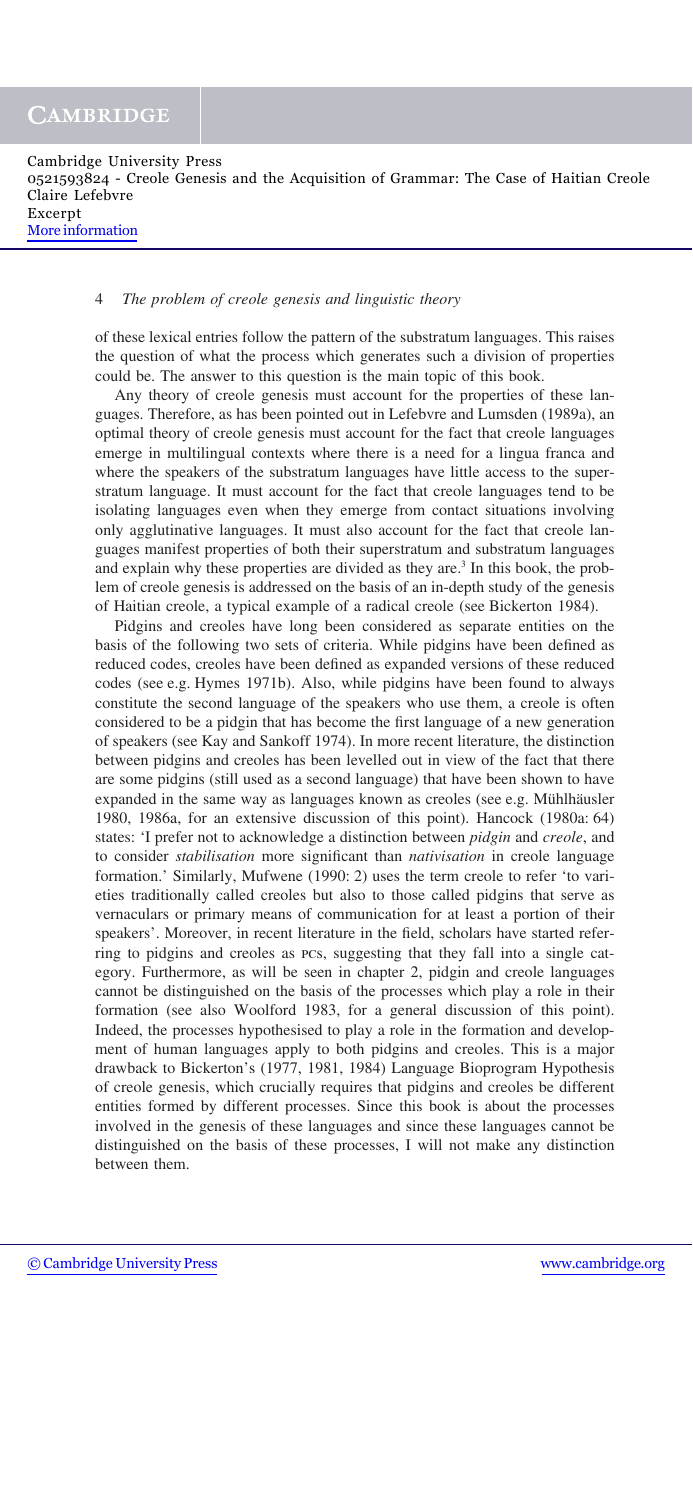*1.2 The perspective of this book* 5

#### **1.2 The perspective of this book**

In this book, the problem of pidgin and creole genesis is cast within the framework of the cognitive processes otherwise known to play a role in language genesis and change in general. This general perspective is akin to Van Name's (1869–70: 123) claim that the type of changes undergone in creole genesis are no different in kind from those observed in regular cases of linguistic change: 'the changes which they [the creole dialects] have passed through are not essentially different in kind, and hardly greater in extent than those, for instance, which separate the French from the Latin, but from the greater violence of the forces at work they have been far more rapid'. The major processes hypothesised to be involved in the genesis of pidgin/creole lexicons are relexification, reanalysis and dialect levelling. These processes can be argued to play a significant role in language genesis and language change in general (see chapter 2). It is also hypothesised that the creators of the pidgin/creole use the parametric values of their native languages in establishing those of the language that they are creating and the semantic principles of their own grammar in concatenating morphemes and words. This approach compares with others as follows.

The presence of substratum features in pidgin and creole lexicons has traditionally been considered to result from *calquing* (see e.g. Keesing 1988) or *transfer* (see e.g. Naro 1978; Andersen 1980, 1983b; Mufwene 1990, 1993c; Siegel 1995). In this book, it is argued that such cases constitute examples of relexification when lexical properties are involved. Parametric values are hypothesised to be set on the basis of those in the substratum languages and to be carried over into the creole by its creators. The same hypothesis applies to semantic interpretation (see chapter 2).

The problem of pidgin and creole genesis has traditionally been addressed from the point of view of simplification, or reduction, and expansion (see e.g. Hymes 1971a, 1971b). Pidgins and creoles have traditionally been viewed as reduced or simplified codes when compared with their superstratum languages. Such a view, however, has been challenged by Alleyne (1966: 281), among other researchers, on the basis of a comparison between a creole language and its contributing languages.

> Dans l'histoire de la morphologie, est-il permis de partir du système de flexions français et de ne voir dans les créoles français qu'une réduction ou une simplification de ce système amenant des 'pertes' ou des 'disparitions' des flexions françaises? Ou bien notre point de départ devrait-il être la morpho-syntaxe ouest-africaine, qui est caractérisée par l'invariabilité du mot, donc par l'absence de flexions?

> [In the history of its morphology, is it permissible to start from the French inflectional system and to see in the French creoles only a reduction or simplification of this system, resulting in the 'loss' or 'disappearance' of French inflections? Or should we start with West African morphosyntax, which is characterised by invariable words, i.e. by the absence of inflections?]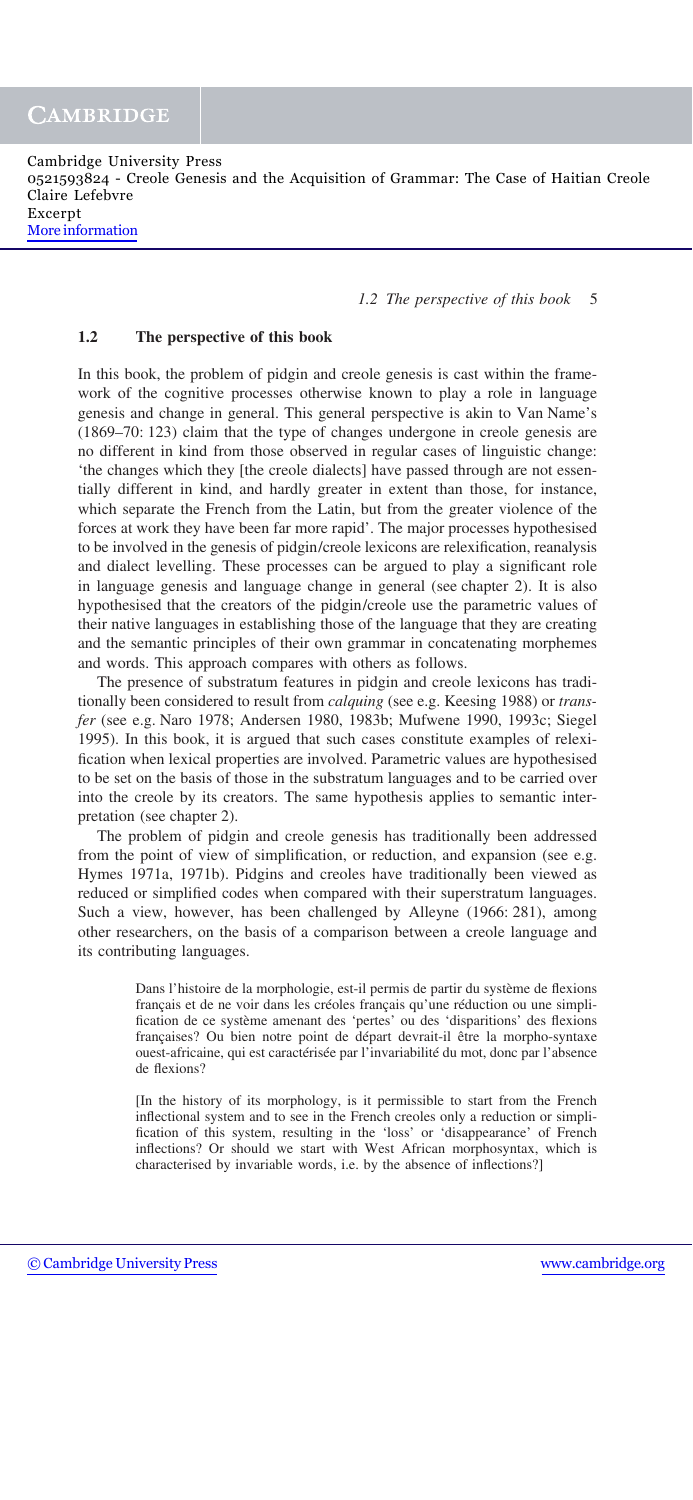The two questions posed in the quotation from Alleyne above stress the fact that the notion of simplification/reduction arises only when creoles are compared with their superstratum languages. These notions do not have the same relevance, however, when creoles are compared with their substratum languages (see also Brousseau, Filipovich and Lefebvre 1989). The approach taken in this book builds on the second alternative raised by Alleyne. The cognitive process of relexification will be shown to account for the link that exists between the morphosyntax of a creole and that of its substratum languages. The notion of expansion, as referred to in Hymes (1971a), corresponds to the result of the process of reanalysis, claimed to play a role in the development of pidgins and creoles.

In the last twenty years, discussions of creole genesis have centred around the debate over three main approaches to the problem (see Muysken and Smith 1986b): the universalist approach (see e.g. Bickerton 1981, 1984, 1986; Seuren and Wekker 1986), the superstratist approach (see e.g. Chaudenson 1993) and the substratist approach (see e.g. Alleyne 1981; Holm 1988).<sup>4</sup> The universalist approach does not account for the fact that creole lexicons manifest the properties of their source languages in the way they do (see section 1.1). Furthermore, creole languages are not uniform; like other natural languages, they manifest language-specific features, as is extensively documented in Muysken (1988b). The universalist approach does not account for the variation that exists between creoles. The superstratist approach raises a problem best stated by Mufwene (1996: 166): 'One of the problems with the superstrate hypothesis is the absence of any explanation for why creoles lexified by European languages do not correspond to any particular dialect of their lexifiers.' Finally, the problem with the substratist approach has been stated by Hall (1958), who points out that creoles in general have retained very few, if any, *visible* features of their substratum languages. The perspective adopted in this book isolates the discussion of pidgin and creole genesis from these approaches in addressing the problem from the point of view of the processes at work in their formation. Furthermore, it resolves the problems with all three approaches; indeed, the nature of the processes hypothesised to play a role in the formation of these languages will be shown to predict the respective contributions to pidgins or creoles of the languages involved in their formation.

Traditional accounts of creole genesis have generally addressed the problem using the notion of *language*. Given the nature of the mix found in creole languages, however, it is necessary to distinguish between a particular form and its properties. This requirement has been clearly stated by Alleyne (1966: 282) on the basis of the status of temporal and aspectual morphemes in Haitian.

> Il est aisé de voir que ce système diffère beaucoup de celui des verbes français, dans lequel les distinctions temporelles sont beaucoup plus importantes que les distinctions d'aspect. Par contre, les langues ouest-africaines font preuve de systèmes verbaux du même genre que celui du créole français, et il serait évidemment plus valable d'attribuer au système verbal du créole une origine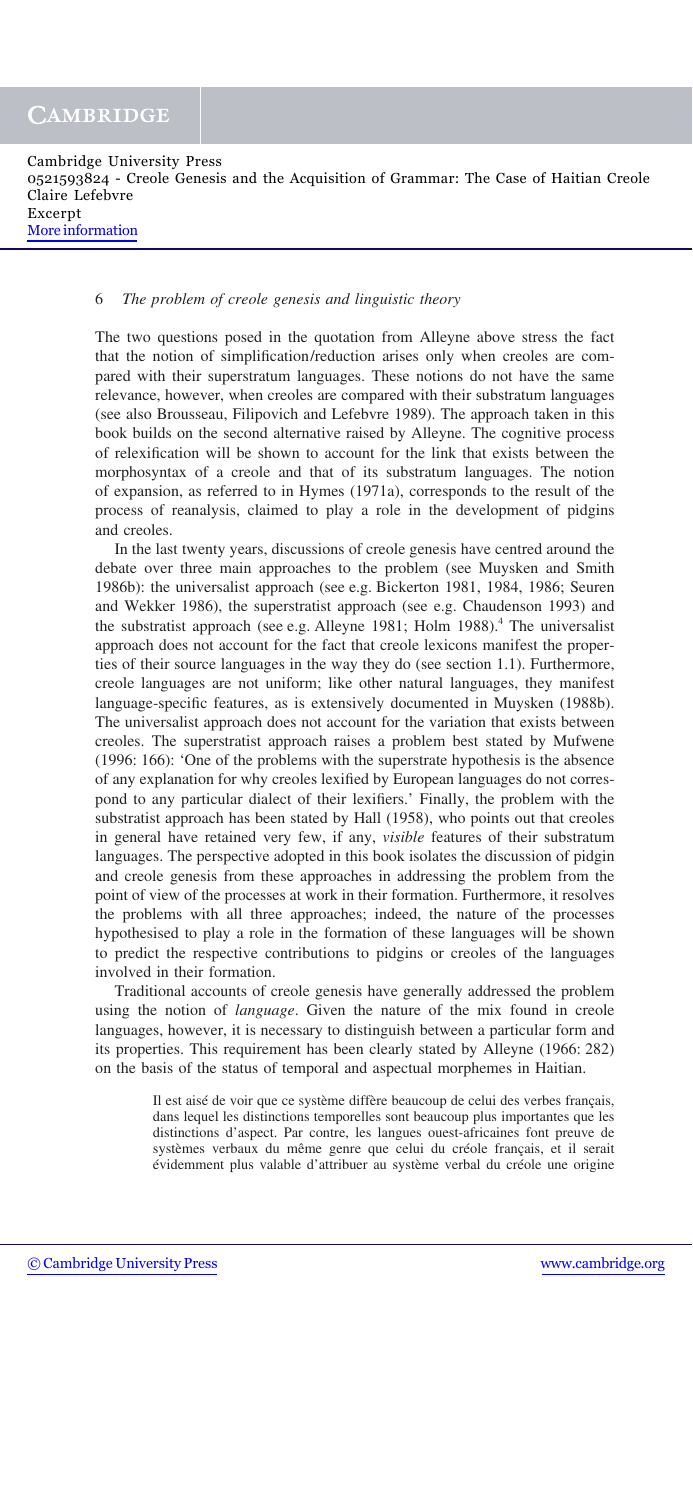*1.3 Linguistic theory* 7

africaine plutôt qu'une origine française. Mais les particules qui marquent les aspects et les temps dans le système verbal créole semblent toutes dérivées de mots ou de groupes de mots français. Ainsi *ap*(*é*)<*après*; *té* (particule du passé)<*était*; *ava*, *va*, *a* (futur)<*avoir* (ou peut-être *va* ou *avant*, d'après d'autres hypothèses); *fèk*<*fait que* (*mwè fèk kumãsè* 'je viens de commencer'). Donc si notre point de départ réside dans les formes et non pas dans le système, nous serions amenés à chercher les moyens par lesquels le sens et la fonction grammaticale de certaines formes françaises ont pu évoluer ou se transformer dans le créole. Cela peut fausser nos perspectives et nous plonger dans des hypothèses irrationnelles pour exprimer le changement de fonction de *après* en créole.

[It is easy to see that this system differs greatly from the French verb system, in which tense distinctions are far more important than distinctions of aspect. On the other hand, the West African languages have a verb system of the same kind as that in the French creole, and it would obviously be much more valid to attribute an African rather than a French origin to the creole verb system. But the particles that mark aspects and tenses in the creole verb system all seem to be derived from French words or groups of words. Thus, *ap*(*é*)<*après*; <sup>5</sup> *té* (past particle)<*était*; *ava*, *va*, *a* (future)<*avoir* (or maybe *va* or *avant*, according to other hypotheses); *fèk*<*fait que* (*mwè fèk kumãsè* 'I just began'). Thus, if our starting-point resides in the forms, rather than the system, we shall be led to look for the means whereby the meaning and grammatical function of certain French forms evolved or were transformed in the creole. This can distort our point of view and immerse us in irrational hypotheses to account for *après*'s change of function in the creole.]

The situation described above calls for a theory of grammar which allows forms and functions to be manipulated independently. Models developed within the framework of generative grammar do allow for such analyses, for they provide a modular approach to the various components that define a grammar. In this approach, each module is independent from the others. Hence, phonological representations may be treated independently from the semantic and syntactic properties that define the functions of particular lexical entries. This general approach provides a tool to address the problem posed by Alleyne.

#### **1.3 Linguistic theory**

The last thirty years have seen a significant shift in the focus of linguistic theory from E(xternal) language to I(nternal) language. E-language stands for the neogrammarians' and structuralists' view that a language is a habit system assumed to be overdetermined by the available evidence. I-language refers to the generativists' view that a language is 'some element of the mind of the person who knows the language, acquired by the learner, and used by the speaker–hearer' (Chomsky 1986: 22).

While traditional accounts of the genesis of creoles have addressed the questions posed by their origin from the point of view of E-language, the account proposed in this book takes them up from the point of view of I-language. As Chomsky (1986: 3) puts it: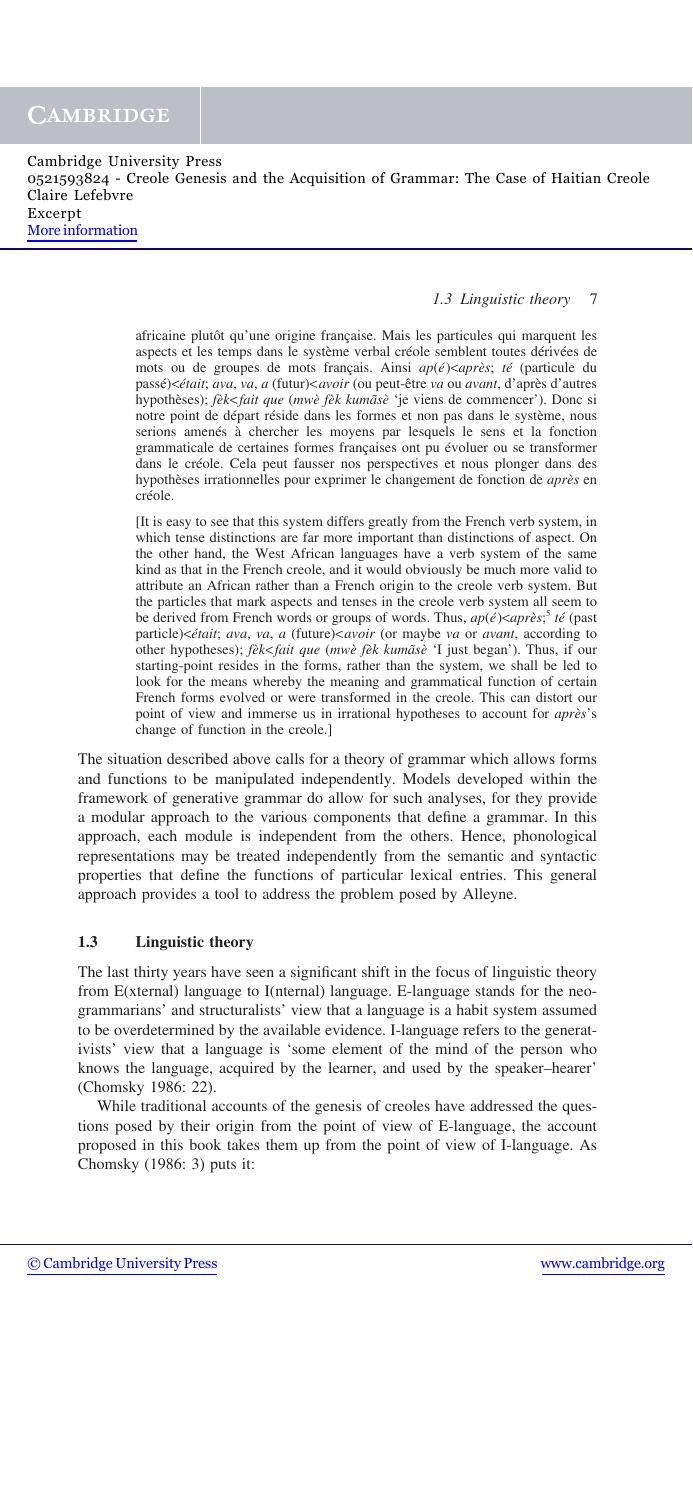Generative grammar . . . is concerned with those aspects of form and meaning that are determined by the *language faculty*, which is understood to be a particular component of the human mind. The nature of this faculty is the subject matter of a general theory of linguistic structure that aims to discover the framework of principles and elements common to attainable human languages; this theory is now often called *universal grammar* (UG) . . . UG may be regarded as a characterisation of the genetically determined language faculty. One may think of this faculty as a *language acquisition device*, an innate component of the human mind that yields a particular language through interaction with presented experience, a device that converts experience into a system of knowledge attained: knowledge of one or another language.

Since creole languages are natural languages, it must be the case that the properties of creole languages follow from the more general properties of the cognitive system which are pertinent to the configuration of natural languages and to the transmission/acquisition of language in general.

The theory of principles and parameters (see Chomsky 1981, 1986 and related work) holds that natural languages are basically similar. In this model, those properties of language that are universal are formulated in terms of universal principles of grammar. The properties that are language-specific are hypothesised to be located in the lexicon, the syntactic parameters and the interpretive component of the grammar. This model constitutes a most useful tool for addressing the problem of creole genesis for it provides us with a principled division between language universals and language-specific features. Thus, on this approach, universals of language will be manifested in creoles in the same way as in any other natural languages. What is specific to a particular creole will be found in the components of the grammar that allow for variation between languages. Thus, using such a model provides us with a tool to identify areas where the creole can diverge from or resemble its source languages. A comparison of the languagespecific features of a particular creole with corresponding features in its contributing languages should tell us the source of those features. Likewise, this model provides us with a tool to address the problem of variation between creoles.

The mentalist approach to grammar and lexicon allows for the manipulation of semantic and syntactic information independently of phonological representations, and it provides us with the appropriate tool to discuss transmission/acquisition in contexts of creole genesis in terms of the transmission/acquisition of grammar in spite of the fact that, in these cases, a new language has been created.

Finally, the mentalist approach to grammar and the lexicon defines the object of inquiry (and hence, the methodology) with regard to a creole language as follows: (1) What does a creole speaker know about the grammar and the lexicon of his/her language which enables him/her to produce and understand utterances in this language? (2) Abstracting away from the phonological representations of the lexical entries of the various languages involved in the genesis of a creole language, how does this knowledge compare with the knowledge speakers of the creole's source languages have of their grammars and lexicons? These two questions constitute the central core of the research reported on in this book.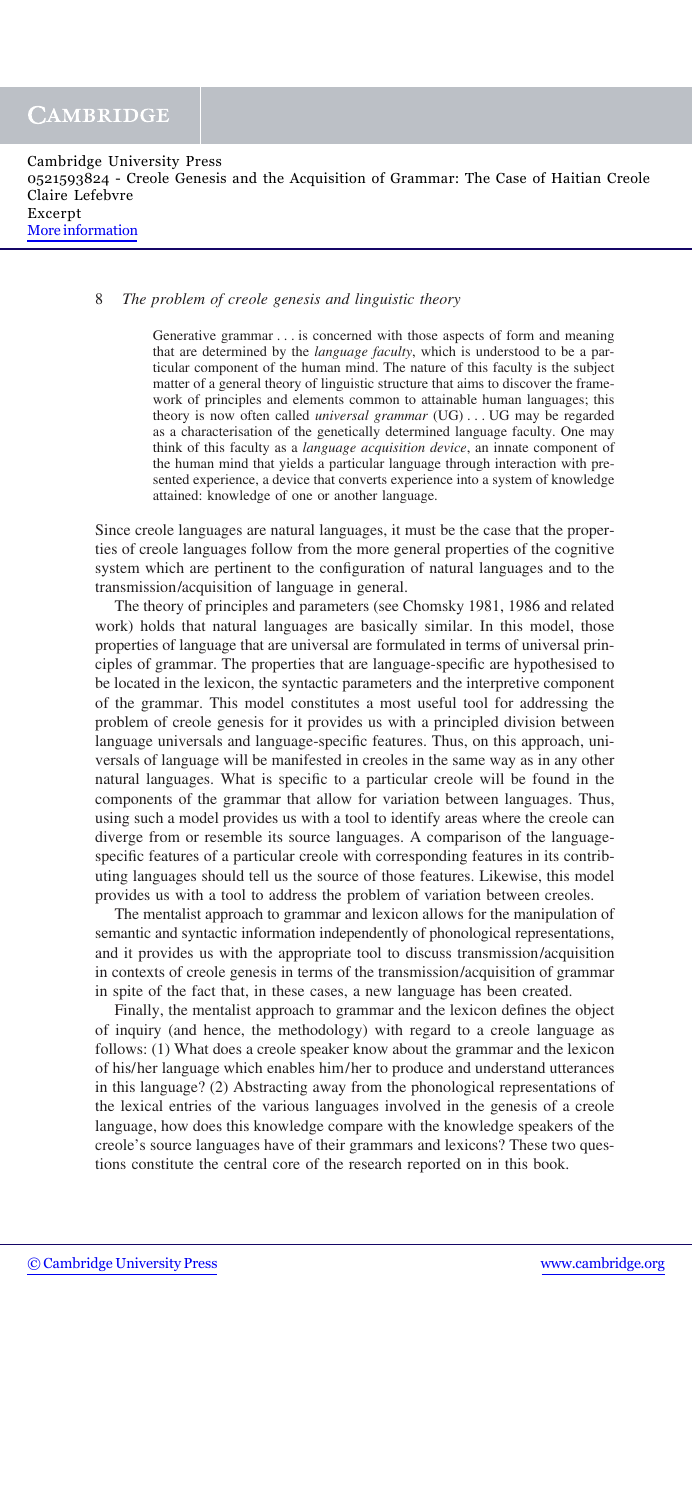*1.4 The hypothesis* 9

#### **1.4 The hypothesis**

The general hypothesis tested by the research reported on here is that the creators of a creole language, adult native speakers of the substratum languages, use the properties of their native lexicons, the parametric values and semantic interpretation rules of their native grammars in creating the creole. Creole lexical entries are mainly created by the process of relexification.<sup>6</sup> Two other processes fed by the output of relexification, dialect levelling and reanalysis, also play a role in the development of the creole (see Koopman and Lefebvre 1981; Lefebvre 1984, 1993a; Lefebvre and Lumsden 1994b; Lumsden and Lefebvre 1994).

Relexification is a mental process defined as follows by Muysken (1981a: 61): 'Given the concept of lexical entry, relexification can be defined as the process of vocabulary substitution in which the only information adopted from the target language in the lexical entry is the phonological representation.' In testing the role of relexification in creole genesis, we have adopted the strong position that all the lexical entries listed in the lexicon could, in principle, undergo relexification (see e.g. Lefebvre and Kaye 1985–9 Projects; Brousseau, Filipovich and Lefebvre 1989; Lefebvre and Lumsden 1989a). Thus, based on a theory of the lexicon which, in addition to listing major category lexical items, lists functional category lexical items, productive derivational affixes and idiosyncratic expressions such as unpredictable compounds (see e.g. Lieber 1980, 1992), all these lexical entries<sup>7</sup> should, in principle, undergo relexification, within the limits imposed by the definition of the process (see chapter 2). This book presents evidence that all these types of lexical entries do, in fact, undergo relexification. The relexification hypothesis predicts that the lexical entries of the creole will have the semantic and syntactic properties of the corresponding lexical entries in the substratum languages and phonological forms derived from phonetic strings found in the superstratum language. To a great extent, this is exactly what we do find.

The idea that relexification plays a role in pidgin and creole genesis is not a new one. For example, Stewart (1962), Whinnom (1977), Voorhoeve (1973) and others have long claimed that this is so. At one point, Muysken (1981a: 77) also proposed that relexification plays a role in the formation of these languages: 'If it is the case that the Caribbean creoles show numerous African survivals in their syntax and semantics, then I think we can argue that it is not interference which led to these survivals, but relexification.<sup>8</sup>

The research presented here has gone further than previous studies in several ways. First, our research has improved the formal characterisation of how superstratum data are processed in relexification (see chapter 2). Second, our theory provides a clear statement of how relexification applies in the case of functional category lexical entries and derivational affixes. Such a theory has never been proposed in the past, for the general assumption was that functional categories and derivational affixes do not undergo relexification. For example, Muysken (1988a: 15) claimed that functional lexical entries do not undergo relexification. '[Functional categories] do not have a meaning outside the linguistic system that